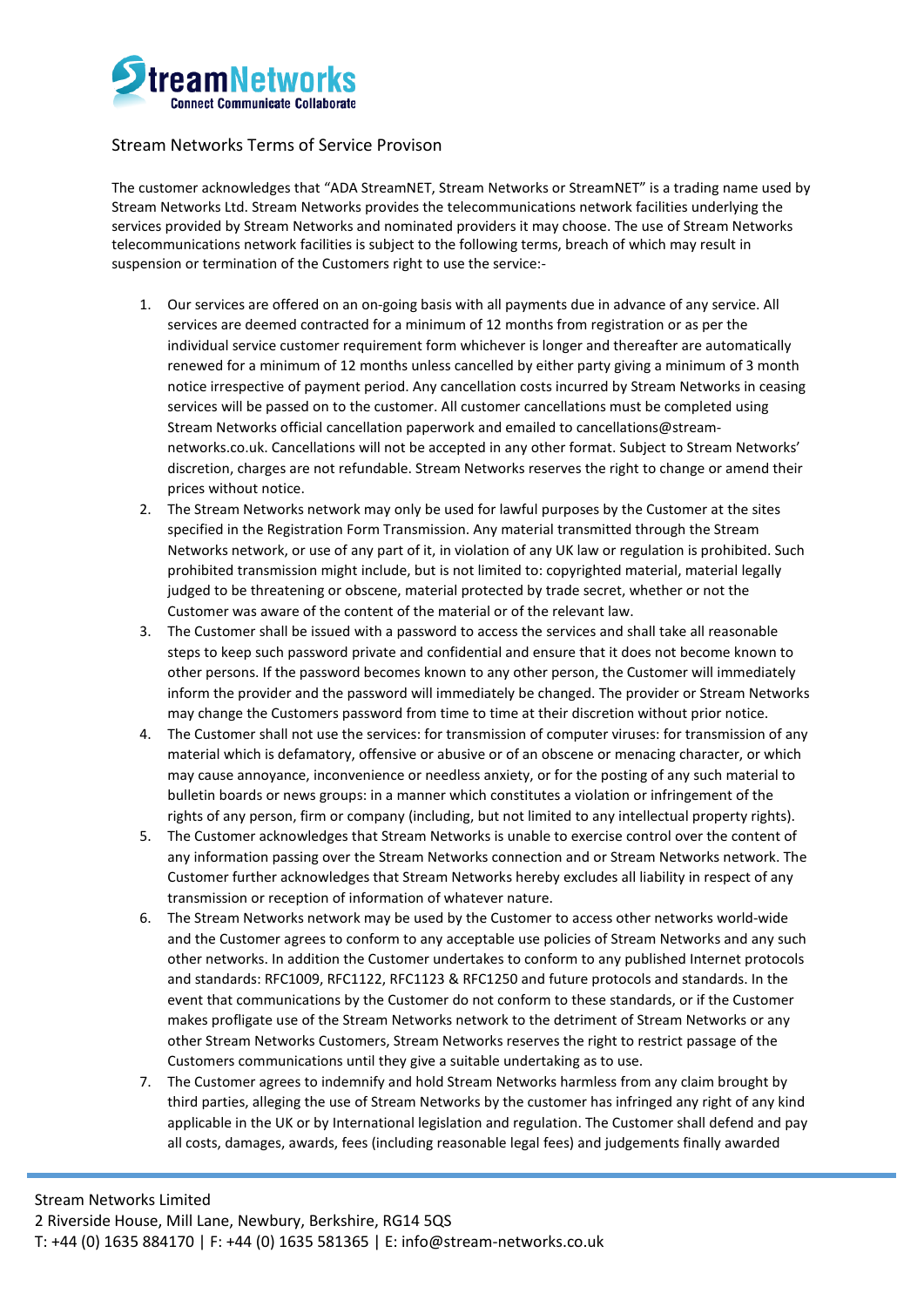

against Stream Networks arising from such claims. Furthermore the Customer shall provide Stream Networks with notice of such claims, full authority to defend, compromise or settle such claims and reasonable assistance to defend such claims at the Customers sole expense.

- 8. Without prejudice to the foregoing, Stream Networks considers that any applications which transmit live video, live audio, or make similar traffic demands across the Stream Networks network by whatever means, constitute making profligate use of the Stream Networks network and as such are not permitted. Use of IP Multicast, other than by means provided and co-ordinated by Stream Networks, is also prohibited.
- 9. The customer undertakes not to assign, re-sell, sublease or in any other way transfer the Stream Networks connection. Contravention of this restriction successful or not will result in the termination of the service by Stream Networks, in which event the Customer is liable for a termination fee. If the customer is a duly authorised current Channel Partner of Stream Networks then the resell restriction of this clause does not apply.
- 10. Any condition or warranty that may be implied or incorporated within this contract, by reason of statute or common law, is hereby expressly excluded so far as maybe permitted by law. While Stream Networks will use all reasonable endeavours to provide a prompt and continuing service, it will not be liable for any loss of data resulting from delays, non-deliveries, missed deliveries, or service interruptions caused by events beyond the control of Stream Networks or by errors or omissions of the Customer. In no circumstances whatsoever, will Stream Networks be liable for economic or consequential loss. Stream Networks specifically excludes any warranty as to the quality or accuracy of information received through the services, further Stream Networks cannot be held liable for the actions of any 3rd Party using the service.
- 11. Where Stream Networks provides added value services to its existing services in particular but not exclusively 'anti-virus' products for electronic mail Stream Networks will not be held responsible for any consequential loss or damage for the failure of these services to operate to specification. In the case of failure of these added value services it is expected that the customer will have taken steps to implement contingency plans to protect its business from the effects of these Stream Networks added value services not functioning to specification or not being available.
- 12. Where Stream Networks provides hosting services the customer agrees that any equipment hosted by Stream Networks shall be treated as security for the payment by the customer for goods and services provided or to be provided under its hosting agreement.
- 13. Where Stream Networks manages the renewal of a domain with the appropriate domain licensing authority on behalf of the customer Stream Networks will take responsibility for notifying renewal and maintaining connectivity to all other services associated with that domain. Where the customer renews the domain directly with the appropriate domain licensing authority Stream Networks will not be held responsible for services associated with that domain including the continued availability of the domain. Further domain names in the .uk namespace are also subject to Nominet's Terms and Conditions.
- 14. Stream Networks shall retain full ownership of and title to all equipment, software, or services (Goods) ordered by the customer and delivered to the customer or any part thereof unless and until the customer has paid all sums owing to Stream Networks. In addition where services are subject to a transfer fee or other fixed charges such as domain names then no transfer or action will occur until the customer has settled in full all outstanding commercial matters with Stream Networks.
- 15. Stream Networks reserves the right to alter these Terms and Conditions from time to time. The current Terms and Conditions applicable are those published on the Stream Networks web pages. By continuing to accept service from Stream Networks the customers is deemed to be bound by the current Terms and Conditions. Where possible Stream Networks will give advanced notice of changes to Terms and Conditions.
- 16. By accepting or using the service and or Stream Networks has supplied goods the customer is deemed to have accepted these Terms and Conditions.